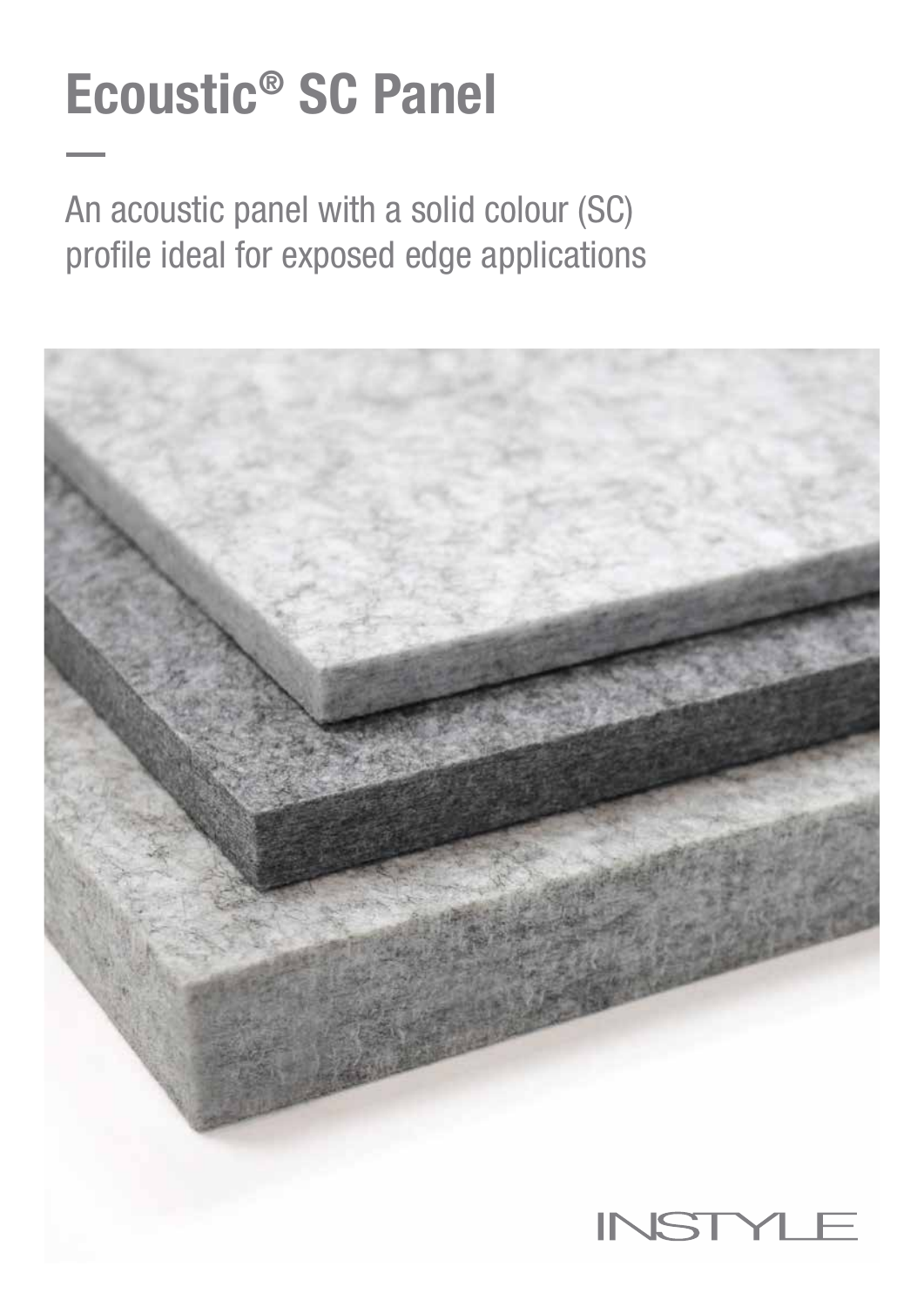# **Colours**

#### Solid Colour 9mm





Milk Dune Marble Dapple Zinc Alloy Equinox









Zodiac

### Solid Colour 12mm



Horizon Fawn





**Truffle** 



















Cirrus



Isle Azure







Solid Colour 24mm



Leaf



Pure Stone Ash



Graphite Nero



Custom colours are available, minimums apply

Olive

Oxide Cool Atom Tungsten Galaxy Cave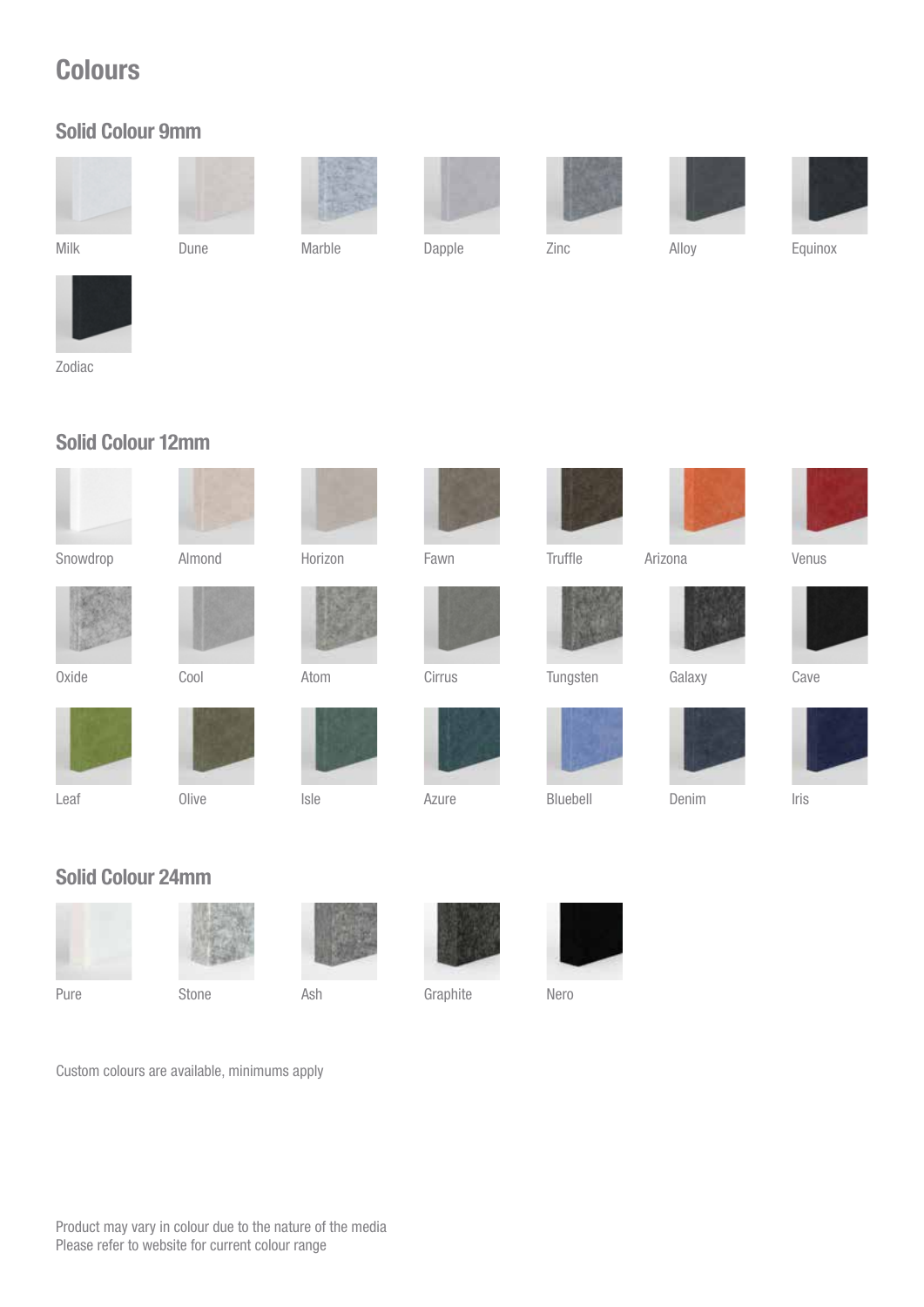## Ecoustic® Solid Colour Panel



| PRODUCT     |
|-------------|
| COMPOSITION |

LIGHTFASTNESS >7 ISO 105-B02

FIRE RATINGS AS/NZS 1530.3 **Ignitability** Spread of Flame Heat Evolved Smoke Developed

Ecoustic<sup>®</sup> Solid Colour Panel (SC) V 100% PET

THICKNESS 9mm, 12mm (+/-1mm approx.) 24mm (+/-2mm approx.)

WEIGHT 9mm: 1900gsm / 12mm: 2400gsm

DIMENSIONS 9mm: 1220 x 2440mm approx. 12mm: 1220 x 2800mm approx. 24mm: 1210 x 2720mm approx.

| AS/NZS 1530.3<br>Ignitability<br>Spread of Flame<br><b>Heat Evolved</b><br>Smoke Developed | 9mm<br>9<br>3<br>6 | 12mm<br>8<br>5                     | 24mm<br>8<br>5 |
|--------------------------------------------------------------------------------------------|--------------------|------------------------------------|----------------|
| AS/ISO 9705                                                                                |                    | <b>BCA Group 1</b><br>SMOGRA < 100 |                |
|                                                                                            |                    | NZBC Group 1-S                     |                |
| ASTM E84                                                                                   | 9mm: Class C       |                                    |                |

12mm: Class A

ACOUSTIC Refer to acoustic info on following page

APPLICATION Workstation screen, partition, wall panel, ceiling

PLEASE NOTE **Onsite trimming to square each panel**  is essential. Variation in thickness, fibre mix, colour as well as flecks + surface blemishes are an inherent  $+$  unavoidable feature. Variations from panel to panel can occur, panel joins may be obvious upon installation creating a panelling effect. Installation may require onsite adjustment by the contractor to achieve a professional finish  $+$  minimal variation. Results from performance tests are guidelines only

#### **BENEFITS**

Lightweight, Easy to Handle + Install: Compared to traditional panels, Ecoustic® SC is lower in weight, easier to handle and results in reduced transportation costs. Ecoustic® SC can be trimmed and installed without the need for additional finishes, which reduces labour and material costs. Installation  $+$  Care Guidelines are available on our website

Edging Profile: 9mm, 14.5mm + 25mm natural anodised aluminium edging length  $+T$  Trims in natural anodised or black powdercoat at 2750mm (+/- 5mm) are available

#### Designed for the Environment



Building Rating Systems: SC panels will contribute the following points for Green Star, LEED  $+$  WELL building standards.

| <b>Criteria</b>                                        | Green<br><b>Star</b> | <b>LEED</b> | WFI I     |
|--------------------------------------------------------|----------------------|-------------|-----------|
| <b>Low VOC</b>                                         |                      |             |           |
| <b>Stewardship - Recycling</b>                         |                      |             | <b>NA</b> |
| <b>Cradle to Cradle Bronze</b><br><b>Certification</b> |                      |             |           |
| <b>Declare Label</b>                                   | NА                   |             |           |
| <b>Manufacturer EMS</b>                                |                      | NА          | NА        |
| <b>Toxic Material Reduction</b>                        | NΔ                   | NΔ          |           |

| <b>HOW TO SPECIFY</b> |                                                              |
|-----------------------|--------------------------------------------------------------|
| <b>PRODUCT</b>        | Ecoustic <sup>®</sup> Solid Colour Panel                     |
| <b>THICKNESS</b>      | 9mm, 12mm or 24mm                                            |
| <b>COLOUR</b>         | Select from applicable SC colours for<br>nominated thickness |